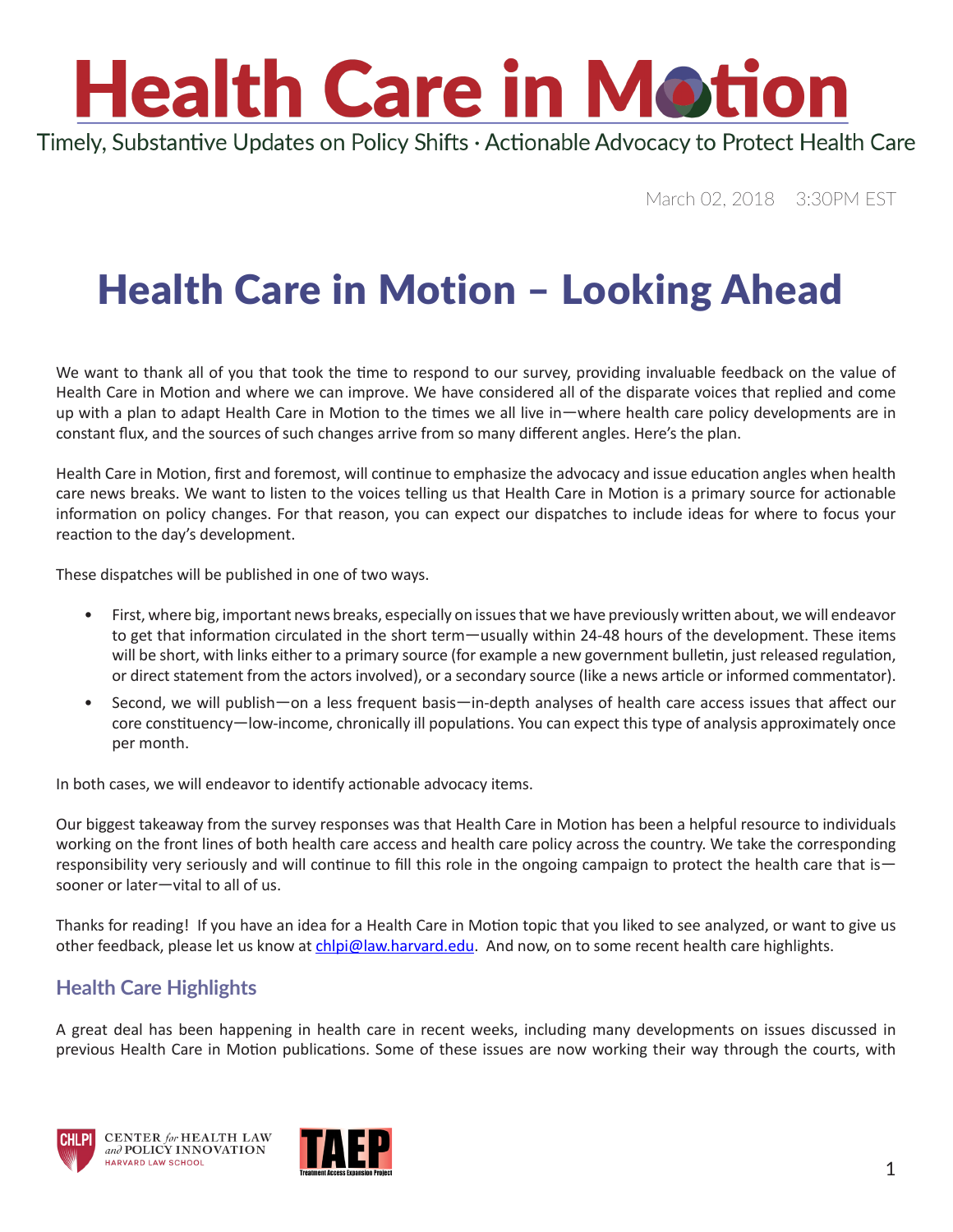### **Health Care in Motion**

limited opportunities for grassroots advocacy. But if you are aware of a story to be told that matches the issues being argued about in court, please let us know at: [chlpi@law.harvard.edu](mailto:chlpi@law.harvard.edu).

There is a brand new legal challenge to the Affordable Care Act. Rub your eyes and it looks a lot like 2014 all over again, where the House of Representatives, under the speakership of John Boehner, [unsuccessfully](https://www.oyez.org/cases/2014/14-114) sought to exploit a drafting oversight in the law to bring the whole Affordable Care Act infrastructure tumbling down. In this new case, 20 red states —led by the Attorney General of Texas—have come together to [sue the federal government](https://www.texasattorneygeneral.gov/files/epress/Texas_Wisconsin_et_al_v._U.S._et_al_-_ACA_Complaint_(02-26-18).pdf) in the United States District Court for the Northern District of Texas. The states' claim rests on the new tax law passed at the end of 2017, which reduced the penalty associated with the individual mandate to \$0. The states argue that the only conceivable justification of the individual mandate that lies at the heart of the Affordable Care Act is as a tax, and since that character has now been removed, the entire law is unconstitutional. Observers have labeled the new lawsuit ["risible"](https://thinkprogress.org/obamacare-repeal-lawsuit-republican-governors-attorneys-general-2aef6cde8775/) (the legal code word for junk), and point out that even [conservative](https://twitter.com/kevincwalsh/status/968297101506633728) [commentators](https://twitter.com/SeanTrende/status/968282868618268673) are [not expressing confidence](https://twitter.com/jadler1969/status/968604298316861440) in its success. Cautious advocates will remember that earlier ACA challenges were also dismissed as non-serious. Nevertheless, [ThinkProgress waxes poetic](https://thinkprogress.org/obamacare-repeal-lawsuit-republican-governors-attorneys-general-2aef6cde8775/): "The sun rises. The sun sets. Young people fall in love. Taxes are paid. People die. And Republicans make newer, dumber attempts to repeal Obamacare."

There have been a couple of new developments on the issue of Medicaid work requirements. We have [written about these](https://www.chlpi.org/wp-content/uploads/2013/12/HCIM_01_19_2018.pdf)  [requirements before.](https://www.chlpi.org/wp-content/uploads/2013/12/HCIM_01_19_2018.pdf) The federal agency responsible for Medicaid has invited states to submit proposals to have regular legal requirements waived in order for state officials to implement work requirements as a condition of receiving Medicaid benefits. Recall that a team of advocates led by the National Health Law Program and the Southern Poverty Law Center have [filed an artfully drafted complaint](http://www.healthlaw.org/publications/browse-all-publications/stewart-v-hargan-lawsuit-challenging-kentucky-medicaid-waiver-project#.WpmFTpMbNE5) in federal court in Washington D.C. challenging the federal government's approval of such proposals as an arbitrary act impermissibly undermining the fundamental purpose of the program. Since last we checked in on this important case, three major developments have occurred. First, CMS has continued to approve Medicaid work requirements, with [Seema Verma's](https://www.cms.gov/about-cms/leadership/) home state of Indiana joining Kentucky on the approved list. Kaiser Family Foundation has created an [invaluable resource](https://www.kff.org/medicaid/issue-brief/which-states-have-approved-and-pending-section-1115-medicaid-waivers/) to track the status of these applications. Second, the federal government has made a motion to transfer the lawsuit to Kentucky, rather than keeping it in Washington D.C. The fate of this motion remains unclear, but its motivation is not – CMS would love to get the case out of the hands [of Judge James Boasberg](http://www.dcd.uscourts.gov/content/district-judge-james-e-boasberg), and into the courtroom of a Kentucky based judge, who might view their arguments more favorably. Last, the Governor of Kentucky, Matt Bevin (R), has weighed in. He has not only [promised to withdraw Kentucky](http://thehill.com/policy/healthcare/369212-kentucky-gov-threatens-to-end-medicaid-expansion) from Medicaid expansion should his work requirement waiver be invalidated by a court – the equivalent of taking your ball and going home—but he has also filed [his own lawsuit](http://thehill.com/policy/healthcare/374652-kentucky-governor-countersues-over-medicaid-work-requirements) in a Kentucky federal court, seeking to bolster the federal government's effort to have the case transferred. Advocates with compelling stories of how work requirements might harm Medicaid enrollees can fight back by contributing to the notice and comment process in states where they are active. More information is [here.](https://www.chlpi.org/wp-content/uploads/2013/12/HCIM_01_19_2018.pdf)

Our last update comes on the issue of anti-discrimination law. [We have written publicly](https://www.healthaffairs.org/do/10.1377/hblog20180122.689768/full/) about the future of legal protections prohibiting discrimination on the basis of sexual orientation and gender identity. In short, such protections are threatened when the federal government and courts take an unreasonably narrow view of a federal law that prohibits differential treatment ["on the basis of sex."](https://www2.ed.gov/about/offices/list/ocr/docs/tix_dis.html) On February 26, 2018, the United States Court of Appeals for the Second Circuit (based in New York), issued an *en banc* ruling (meaning that it was a special convening of 13 of the court's judges) in the case of [Zarda v. Altitude Express](https://law.justia.com/cases/federal/appellate-courts/ca2/15-3775/15-3775-2018-02-26.html). The case began in 2010 as a rather ordinary employment discrimination claim by a skydiving instructor claiming to have been fired because he was gay. After seven years of litigation, during which the Plaintiff himself [passed away](http://www.legacy.com/obituaries/name/donald-zarda-obituary?pid=172943894&view=guestbook) in a BASE-jumping accident in Switzerland, the Court of Appeals finally ruled that he had been discriminated against unlawfully. Overruling two prior decisions, the *Zarda* opinion stands for the proposition that sexual orientation